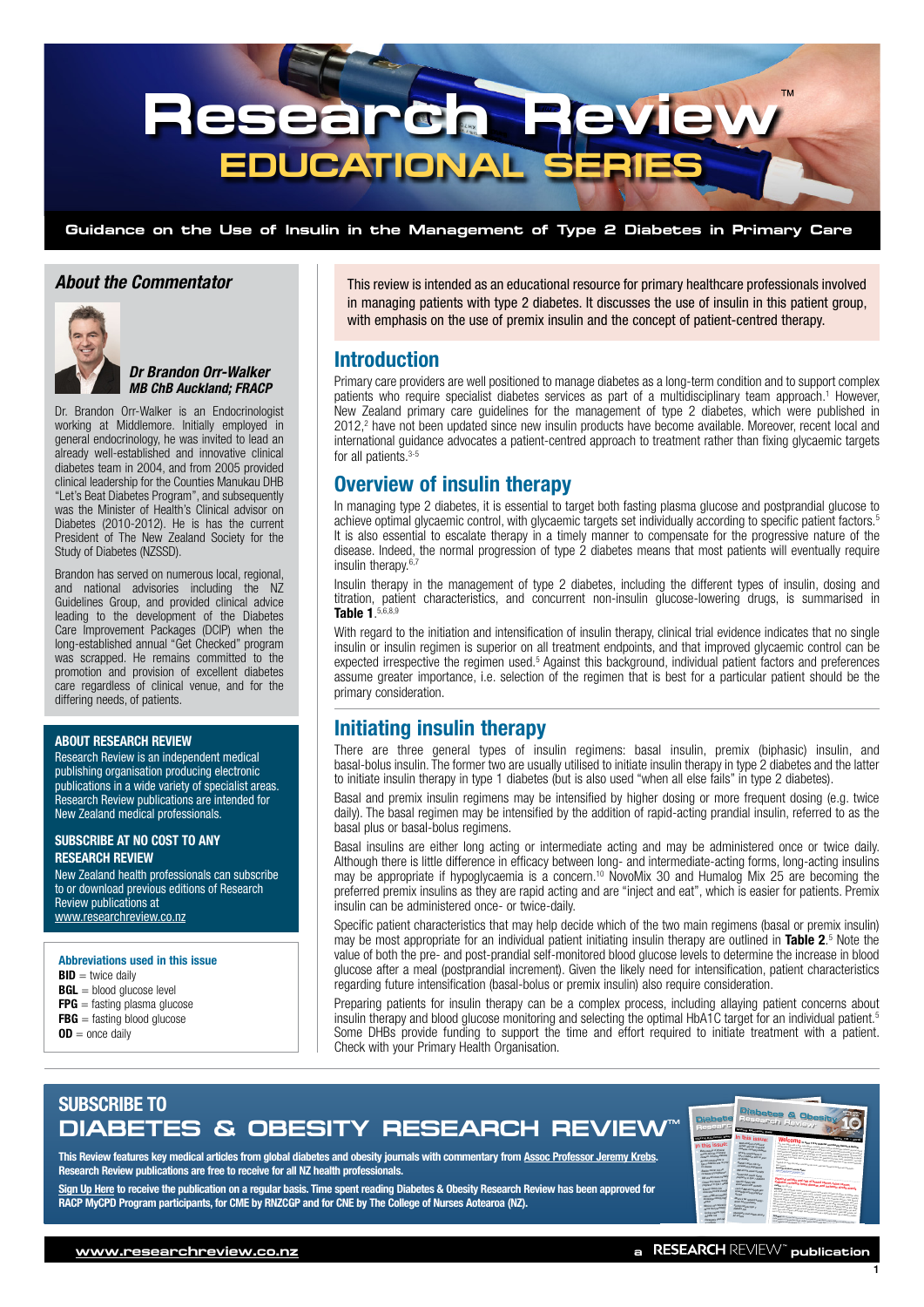# **Research Review EDUCATIONAL SERIES Guidance on the Use of Insulin in the Management of Type 2 Diabetes in Primary Care**

SPEOLHX

| <b>Insulin type</b>                               | <b>Patient characteristics</b>                                                                                                                                                                                                                                  | <b>Insulin</b>                                                                                                                                                                                                           | <b>Insulin dosing and</b><br>adjustment                                                                                                                                                                                                                                                                                                                                                                                                                                                                                                                                                                                                                                  | <b>Metformin</b>               | <b>Sulphonylurea</b>                                                             | <b>Monitoring</b>                                                                                                                                                                                                                      |
|---------------------------------------------------|-----------------------------------------------------------------------------------------------------------------------------------------------------------------------------------------------------------------------------------------------------------------|--------------------------------------------------------------------------------------------------------------------------------------------------------------------------------------------------------------------------|--------------------------------------------------------------------------------------------------------------------------------------------------------------------------------------------------------------------------------------------------------------------------------------------------------------------------------------------------------------------------------------------------------------------------------------------------------------------------------------------------------------------------------------------------------------------------------------------------------------------------------------------------------------------------|--------------------------------|----------------------------------------------------------------------------------|----------------------------------------------------------------------------------------------------------------------------------------------------------------------------------------------------------------------------------------|
| <b>Basal</b>                                      | Obese<br>High nocturnal and<br>morning BGL but lower<br>levels during the day<br>when active<br>Require assistance with<br>injections<br>Desire a simple,<br>OD regimen<br>Lower risk of<br>hypoglycaemia                                                       | Basal insulin -<br>long-acting<br>(glargine, detemir)<br><b>or</b><br>intermediate-acting<br>(protaphane,<br>isophane)                                                                                                   | Starting dose: 10 U OD or<br>0.1-0.2 U/kg/day<br>Bedtime dosing if FBG high<br>pre-breakfast<br>Morning dosing if pre-breakfast<br>FBG on target but pre-dinner<br><b>BGL high</b><br>Titrate dose until agreed<br>glycaemic level reached or<br>hypoglycaemia limits further<br>increases<br>If there are episodes of nocturnal<br>or early morning hypoglycaemia,<br>reduce dose of intermediate-<br>acting insulin or switch to<br>long-acting insulin (morning<br>or night)<br>If HbA1c is >64 mmol/mol at<br>3 months, there is significant<br>hyperglycaemia after meals,<br>or insulin doses >50 U are<br>required, consider switching to a<br>BID premix regimen | Continue<br>at current<br>dose | Continue at<br>current dose                                                      | Monitor<br>pre-breakfast and<br>pre-evening BGL<br>Monitor 2-hr post<br>evening meal<br>At 3 months, aim<br>for HbA1c<br>$\leq 64$ mmol/mol or<br>individual target<br>Once stable,<br>self-monitor<br>3-4 times/day,<br>2-3 days/week |
| <b>OD</b> premix<br>(biphasic<br>insulin)         | Main high glucose<br>readings after dinner and<br>through to the morning                                                                                                                                                                                        | NovoMix 30 and<br>Humalog Mix 25 are<br>the preferred options<br>and are given just<br>before meals.<br>If needed, use<br>Penmix 30,<br>Mixtard 30 or<br>Humulin 30/70,<br>which are given<br>30 minutes before<br>meals | 10 U before evening meal<br>Titrate the evening premix insulin<br>dose once or twice a week<br>(see <b>Box 1</b> ). If a morning dose<br>is given, adjust insulin dose<br>according to evening<br>pre-prandial BGL<br>The timing of meals is important<br>as too is consistency of<br>carbohydrate intake                                                                                                                                                                                                                                                                                                                                                                | Continue<br>at current<br>dose | Usually stopped,<br>but consider<br>tapering as<br>glycaemic<br>control improves | Monitor before<br>breakfast or<br>2-hr post-prandial<br><b>BGL</b>                                                                                                                                                                     |
| <b>BID premix</b><br><b>(biphasic</b><br>insulin) | Significant<br>hyperglycaemia after<br>meals<br>Once FBG is at target,<br>if evening pre-prandial<br>$BGL > FBG$ or if evening<br>pre-prandial BGL is high<br>After 3 months if<br>$HBA1c > target$ despite<br>FBG and evening<br>pre-prandial BGL at<br>target | Humalog Mix 25,<br>NovoMix 30 are the<br>preferred options and<br>are given just before<br>meals.<br>If needed, use<br>Penmix 30,<br>Mixtard 30 or<br>Humulin 30/70,<br>which are given<br>30 minutes before<br>meals    | 12 U before breakfast and 8 U<br>before evening meal if obese, or<br>10 U before breakfast and 6 U<br>before the evening meal if slim<br>The timing of meals is important<br>as too is consistency of<br>carbohydrate intake<br>Once a week adjust both insulin<br>doses independently (according<br>to the 'Dose adjustment' protocol<br>in Box $1$ ).<br>Pre-breakfast insulin is adjusted<br>according to pre-dinner BGL and<br>pre-dinner insulin is adjusted<br>according to FBG<br>In some cases of poor glycaemic<br>control, the use of premix insulin<br>thrice daily may be required                                                                           | Continue<br>at current<br>dose | Usually stopped,<br>but consider<br>tapering as<br>glycaemic<br>control improves | Monitor BGL<br>pre-breakfast,<br>pre-evening meal,<br>and 2-hrs post<br>evening meal                                                                                                                                                   |

Table 1. Guide to insulin therapy in the management of type 2 diabetes. 5,6,8,9

2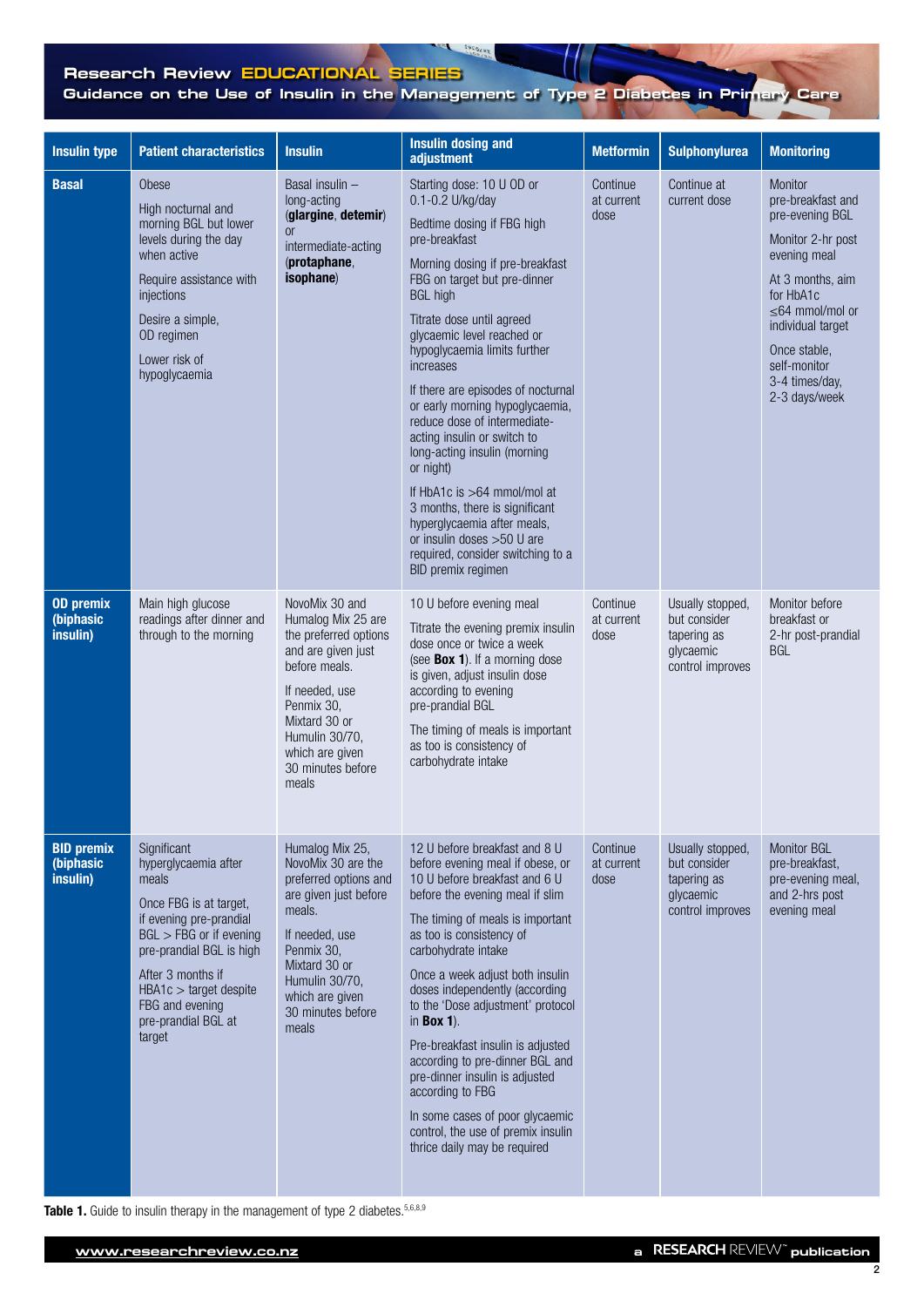| <b>Considerations at initiation</b> |                                                                                          |                                                 |  |  |  |
|-------------------------------------|------------------------------------------------------------------------------------------|-------------------------------------------------|--|--|--|
| <b>Favours premix</b>               |                                                                                          | <b>Favours basal</b>                            |  |  |  |
| $>3$ mmol/L                         | What is the postprandial increment?                                                      | $<$ 1 mmol/L                                    |  |  |  |
| N <sub>o</sub>                      | Is the patient likely to manage<br>basal-bolus therapy when<br>intensifaction is needed? | Yes                                             |  |  |  |
| Yes                                 | Is there a large carbohydrate intake at<br>one or two meals?                             | <b>No</b>                                       |  |  |  |
| Yes                                 | Is the patient's lifestyle predictable<br>(e.g., eating pattern, working hours)?         | <b>No</b>                                       |  |  |  |
|                                     | <b>Considerations for future intensification</b>                                         |                                                 |  |  |  |
| <b>Favours premix</b>               |                                                                                          | <b>Favours</b><br>basal-bolus                   |  |  |  |
| Prefers fewer<br>injections         | Patient preference regarding number<br>of injections                                     | Comfortable with<br>more frequent<br>injections |  |  |  |
|                                     |                                                                                          | Comfortable with                                |  |  |  |

| Prefers less        | Patient preference regarding                                                                | more frequent |
|---------------------|---------------------------------------------------------------------------------------------|---------------|
| frequent monitoring | self-monitoring of blood glucose                                                            | monitoring    |
| Poor                | Patient ability to inject (e.g., cognitive<br>ability, manual dexterity, need for<br>carer) | Good          |

Table 2. Patient factors for consideration when choosing whether to initiate therapy with premix insulin or basal insulin.<sup>5</sup>

## Titrating when initiating therapy with premix insulin

Guidance on dose and titration when initiating insulin therapy with premix insulin is summarised in Box 1. The lowest of the three most recent self-monitored blood glucose values should be used to determine whether dose adjustment is necessary.

### Box 1. Practical guidance for dosing and titration when initiating insulin therapy with premix insulin once daily (OD).<sup>5</sup>

- When choosing an insulin dose, and for dose titration, err on the side of safety and convenience.
- Initiate with premix insulin analog OD, immediately before or soon after the start of the meal with the highest prandial load (usually the evening meal).
- Initiate with a dose of  $10-12$  units and titrate.<sup>a</sup>
- Increase by 2 units once or twice a week until the patient reaches target  $\frac{1}{2}$  faim for  $\lt$ 7 mmol/L, but no values  $\lt$ 4 mmol/L based on the lowest premeal glucose level] or experiences hypoglycaemia (see dose adjustment table below). Dose titration can be halted when self-monitored blood glucose levels consistently fall within the target.
- If blood glucose  $<$  4 mmol/L or hypoglycaemia occurs, down-titrate by 2 units. If hypoglycaemia persists, the patient should review with their doctor or nurse.

a If HbA1c is above a certain value [suggested ≥8.5% (≥70 mmol/mol)], it is also possible to initiate therapy with 6 units twice daily.

| Dose adjustment                                |                                      |
|------------------------------------------------|--------------------------------------|
| <b>Lowest pre-meal</b><br>blood glucose level: | <b>Adjustment for the next dose:</b> |
| $>7.0$ mmol/L                                  | $+2$ units                           |
| $4.1 - 6.9$ mmol/L                             | $0$ units                            |
| $<$ 4.0 mmol/L                                 | $-2$ units                           |

# Intensifying insulin therapy

Intensification of insulin therapy is as important as initiation.<sup>5</sup> For some patients initiated on basal insulin, a switch to premix insulin may be necessary (Figure 1). For some patients initiated on premix insulin once daily, a switch to premix insulin twice daily may be necessary (Figure 2). The units at which to start the premix insulin are detailed in **Box 1**. Practical guidance for switching from basal insulin, or from premix insulin once daily, to premix insulin twice daily is summarised in **Box 2**.

If control is not satisfactory with a twice-daily regimen consider specialist referral.<sup>5</sup> In some cases of poor glycaemic control, the use of premix insulin thrice daily may be required.



Figure 1. Algorithm for switching from basal insulin once- or twice-daily to twice-daily premix insulin.<sup>5</sup>



Figure 2. Algorithm for intensifying premix insulin therapy from once daily to twice daily.<sup>5</sup>

a The evening meal is given as an example.

b Split the once-daily dose 50/50 breakfast and dinner.

3